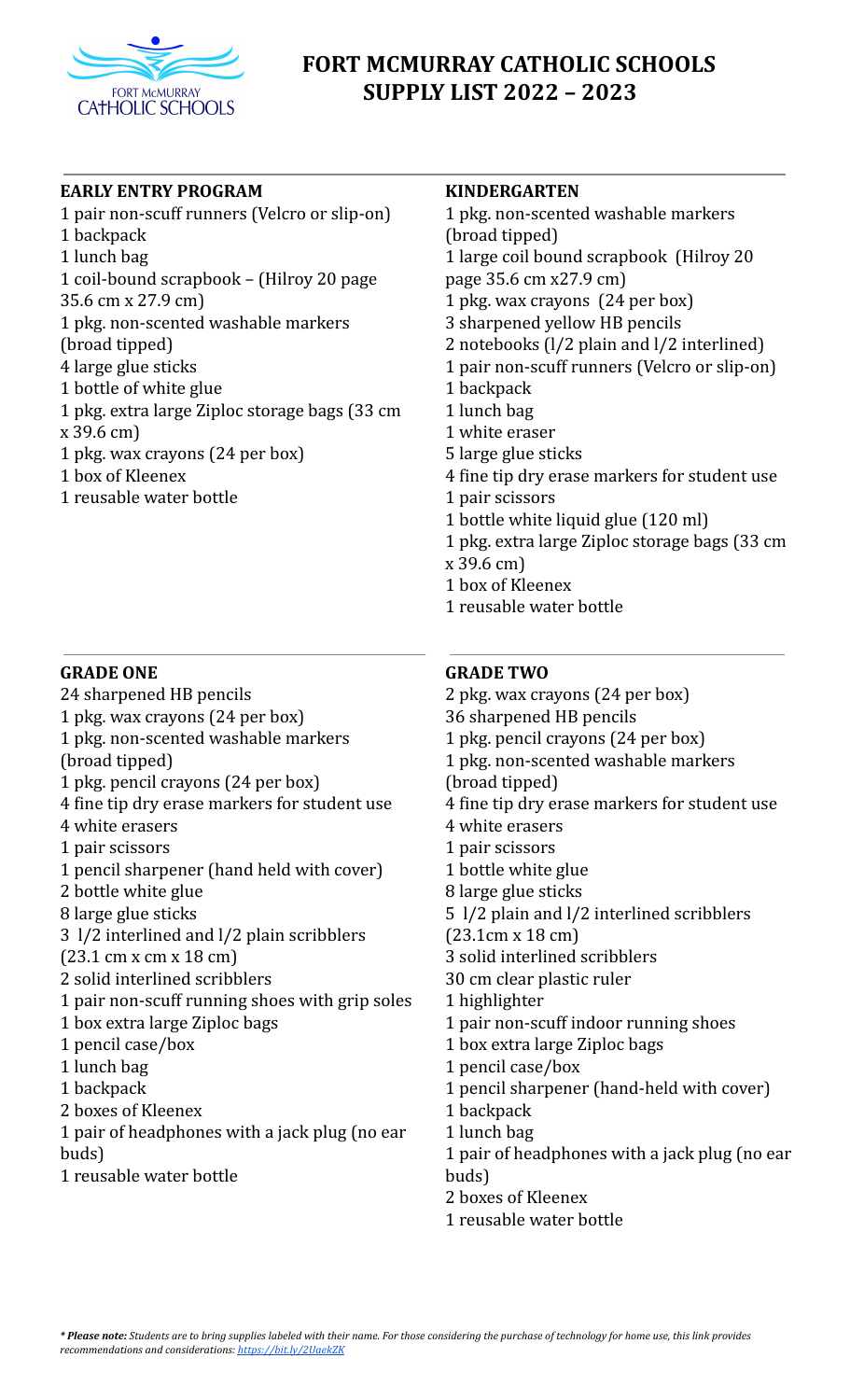

# **FORT MCMURRAY CATHOLIC SCHOOLS SUPPLY LIST 2022 – 2023**

#### **GRADE THREE**

 sharpened HB pencils pkg. wax crayons (24 per box) pkg. pencil crayons (24 per box) pkg. non-scented washable markers fine tip dry erase markers for student use white erasers pair scissors cm clear plastic ruler large glue sticks l/2 interlined and l/2 plain scribblers (23.1 cm x 18 cm) interlined scribblers (23.1 cm x 18 cm) ruled scribblers (Hilroy 8mm ruled with margin 23.1 cm x 18 cm) duo tangs (3 hole) pkg. loose leaf (200 sheets) highlighter pair non-scuff indoor running shoes pencil case/box pencil sharpener (handheld with cover) backpack lunch bag pair of headphones with a jack plug (no ear buds) boxes of Kleenex

reusable water bottle

# **GRADE FIVE**

- duo tangs (assorted colours)
- packages lined paper (500 sheets)
- HB pencils
- blue or black pens
- highlighters
- fine tip dry erase markers for student use
- white erasers
- pkg. of 24 pencil crayons
- pkg. non-scented washable markers
- cm clear plastic ruler
- pair scissors
- pencil sharpener (with cover)
- large glue sticks
- bottle liquid glue
- pencil case/ box
- basic calculator (non-scientific)
- pair non-scuff indoor running shoes
- pair of headphones with a jack plug
- boxes of Kleenex
- reusable water bottle

# **GRADE FOUR**

- duo tangs (assorted colours)
- package lined paper (250 sheets)
- HB pencils
- blue or black pens
- highlighters
- fine tip dry erase markers for student use
- white erasers
- pkg. of 24 pencil crayons
- pkg. non-scented washable markers
- cm clear plastic ruler
- pair scissors
- pencil sharpener (with cover)
- large glue sticks
- bottle liquid glue
- pencil case/ box
- pair non-scuff indoor running shoes
- pair of headphones with a jack plug
- boxes of Kleenex
- reusable water bottle

# **GRADE SIX**

- duo tangs (assorted colours)
- packages lined paper (500 sheets)
- 2" binder
- pkg. of binder divider tabs
- HB pencils
- blue or black pens
- highlighters
- fine tip dry erase markers for student use
- white erasers
- pkg. of 24 pencil crayons
- pkg. non-scented washable markers
- cm clear plastic ruler
- pair scissors
- pencil sharpener (with cover)
- large glue sticks
- bottle liquid glue
- pencil case/ box
- basic calculator (non-scientific)
- pair non-scuff indoor running shoes
- pair of headphones with a jack plug
- boxes of Kleenex
- reusable water bottle